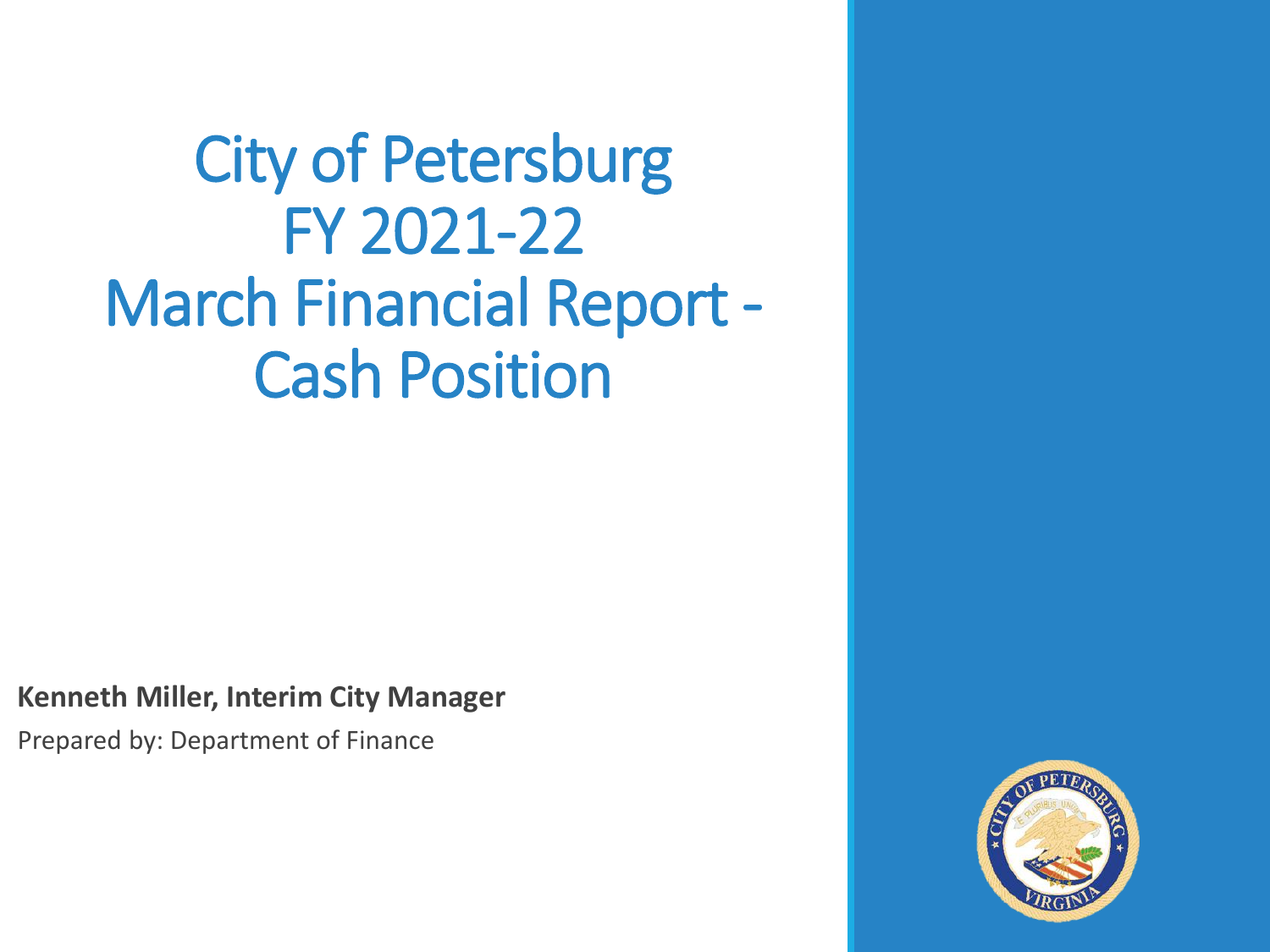### **Discussion Topic**

### ❑ Cash Inflow and Cash Outflow ❖For the period of March 1, 2022 – March 31, 2022



4/22/2022 2 *Experience Petersburg, Experience Excellence*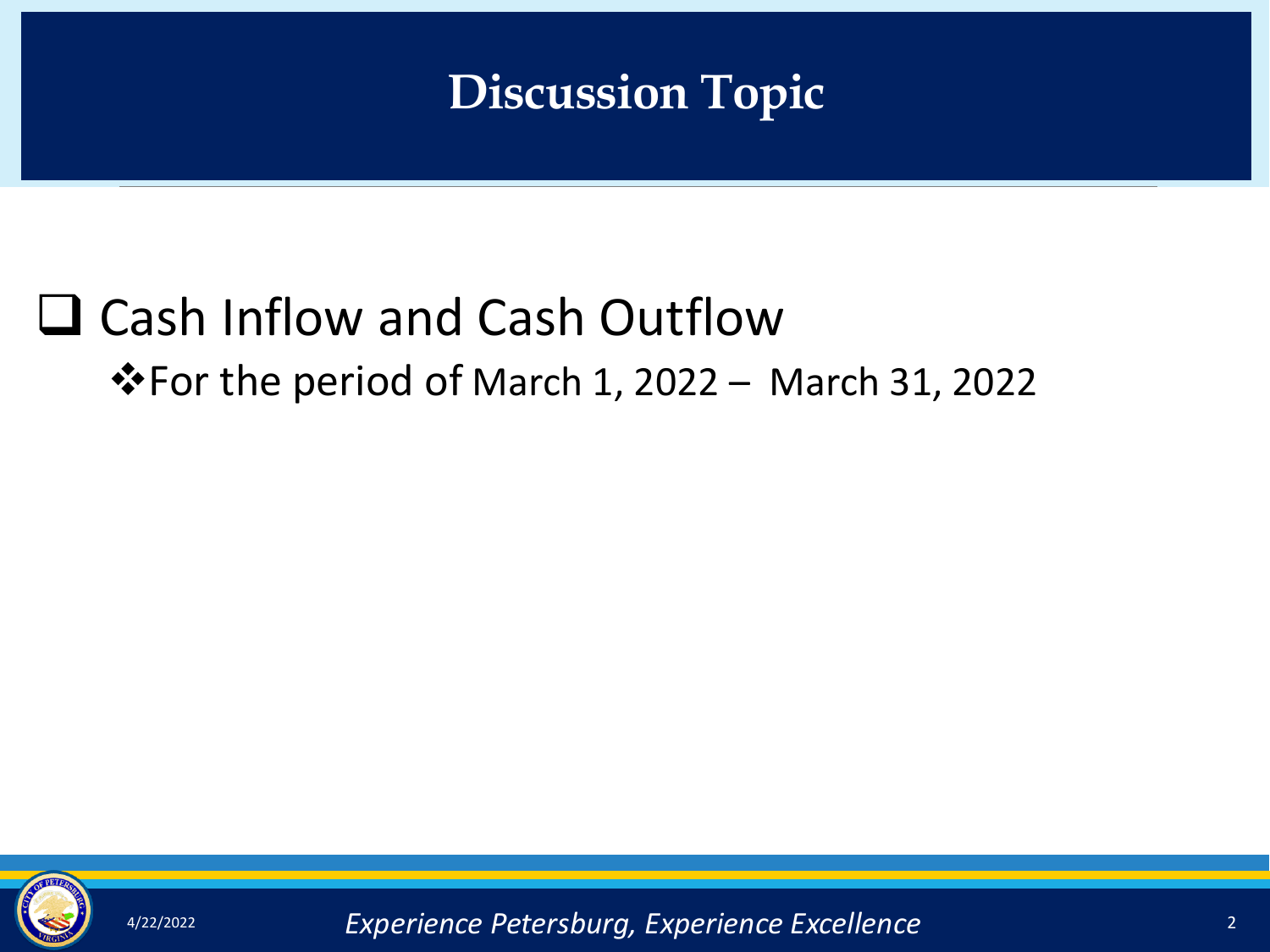#### **Month-to-Month Cash Flow Data for Fiscal Year 2021 - 22**

City's General Demand Account - Cash Flow





4/22/2022 3 *Experience Petersburg, Experience Excellence*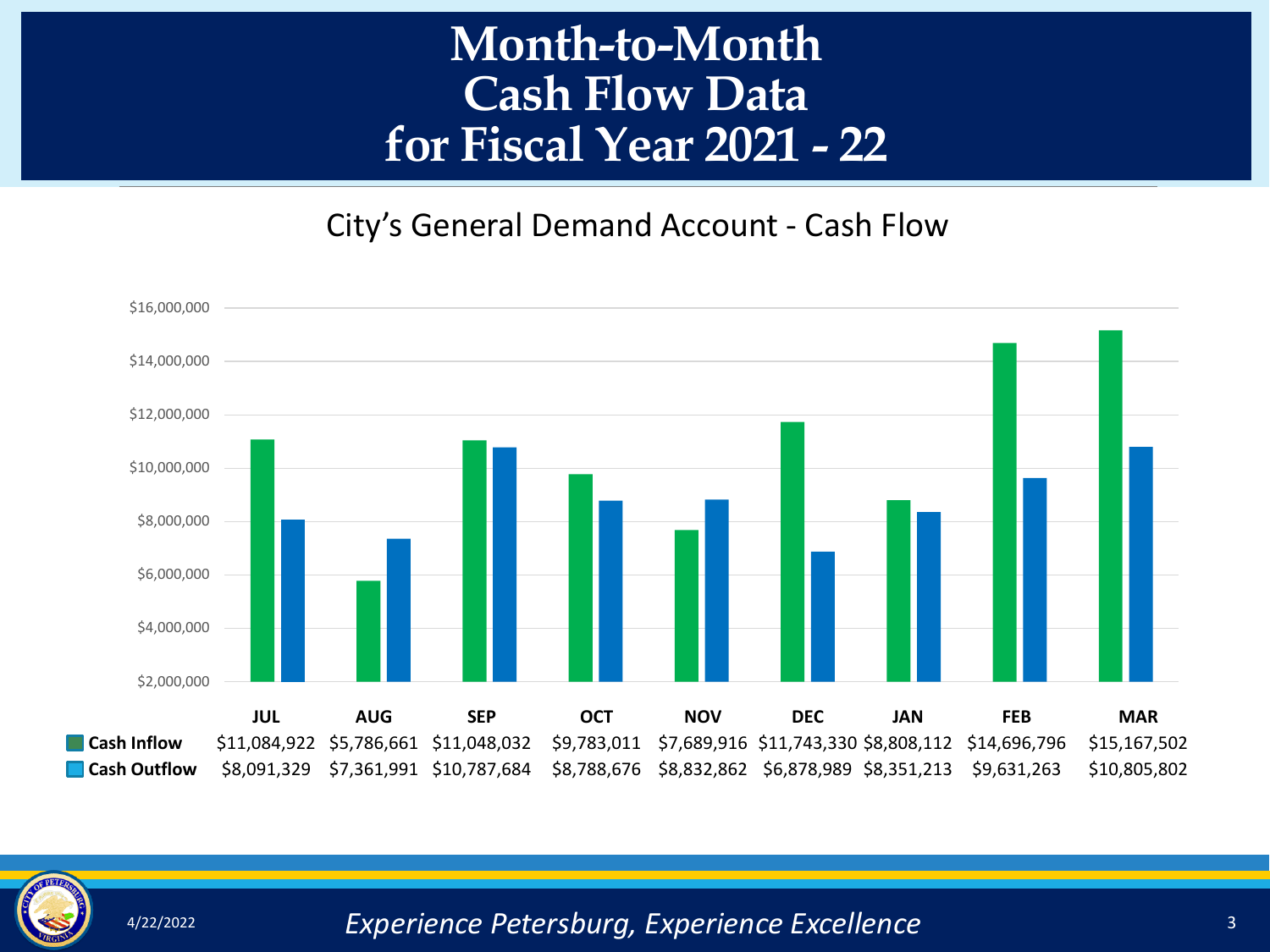#### <u>ar (</u> **Year-To-Date (YTD) Monthly Average Cash Position for Fiscal Year (FY) 2021 - 22**

| <b>Period</b>                          | <b>Average Monthly Balance</b> |
|----------------------------------------|--------------------------------|
| July 1, 2021 - July 31, 2021           | \$32,834,894.00                |
| August 1, 2021 - August 31, 2021       | \$33,583,860.00                |
| September 1, 2021 - September 30, 2021 | \$32,073,488.00                |
| October 1, 2021 - October 31, 2021     | \$34,855,543.00                |
| November 1, 2021 - November 30, 2021   | \$34,376,393.00                |
| December 1, 2021 - December 31, 2021   | \$35,137,242.00                |
| January 1, 2022 - January 31, 2022     | \$38,161,388.00                |
| February 1, 2022 - February 29, 2022   | \$41,132,755.00                |
| March 1, 2022 - March 31, 2022         | \$46,517,190.00                |

\*Includes local allocation of \$10.4M from American Rescue Plan (ARPA)



4/22/2022 4 *Experience Petersburg, Experience Excellence*